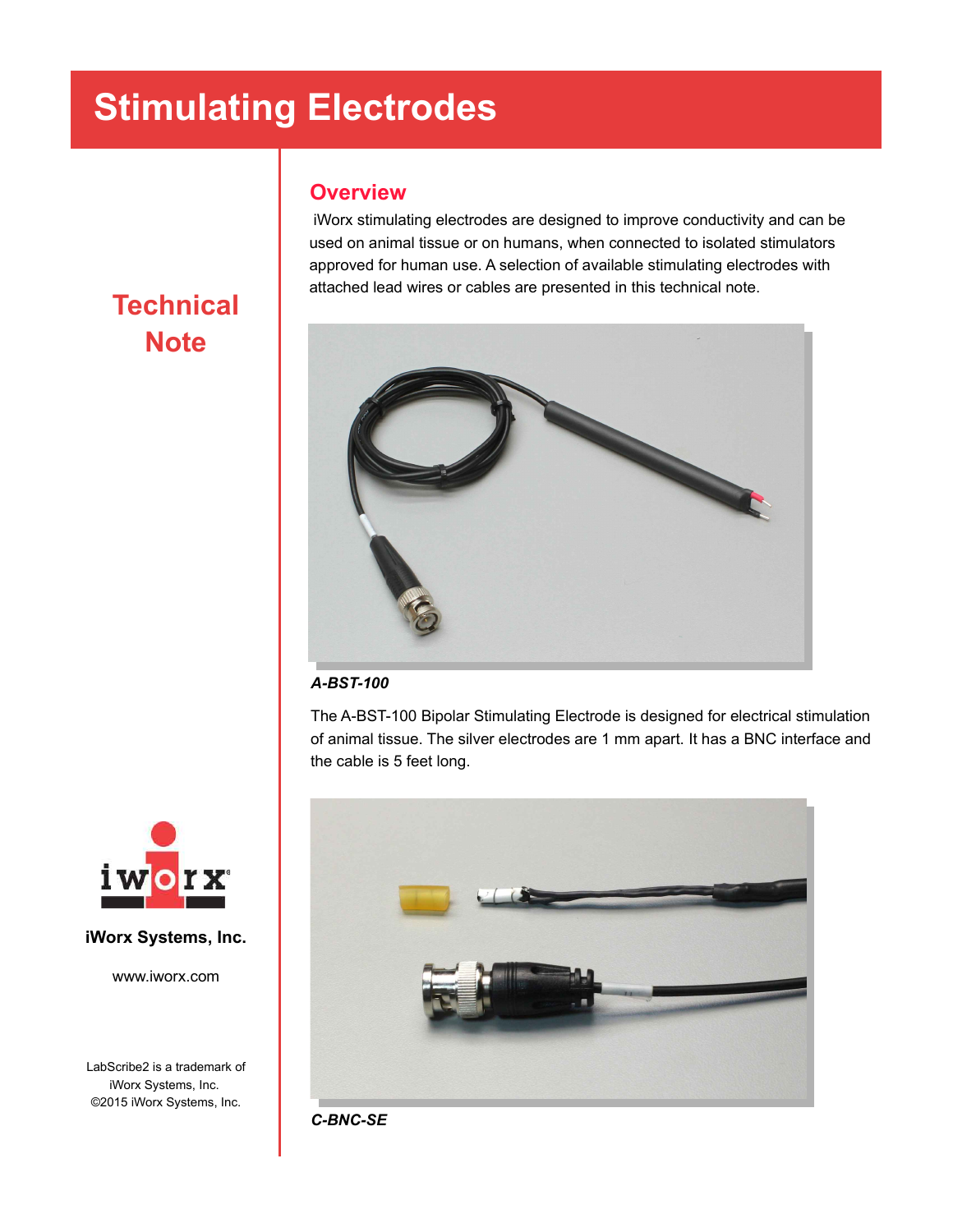The C-BNC-SE is a stimulating electrode assembly that can be placed on a nerve that is still located within the experimental animal. The probe, with its two silver wire electrodes, is held on the nerve by a soft plastic sleeve that presses the nerve against the electrodes for improved conductivity. This type of electrode allows studies involving nerves and muscles to be conducted on sensitive tissue without the need for traumatic removal of the tissue from the specimen. To use, attach the BNC connector of the C-BNC-SE assembly to the BNC connector of the positive low-voltage output of an iWorx data recorder. Slide the sleeve over the electrodes placed on the exposed section of the nerve.



*C-BNC-N2*

The C-BNC-N2 is a stimulating electrode with a BNC connector for attachment to BNC outputs or adapters on stimulators or data recorders. The lead wires at the other end of the C-BNC-N2 have stiff 22-gauge silver wire electrodes (each 25mm long) that are used as needle electrodes. These electrodes can be used for stimulating preparations like the earthworm ventral nerve cord or frog muscles.



**iWorx Systems, Inc.**

www.iworx.com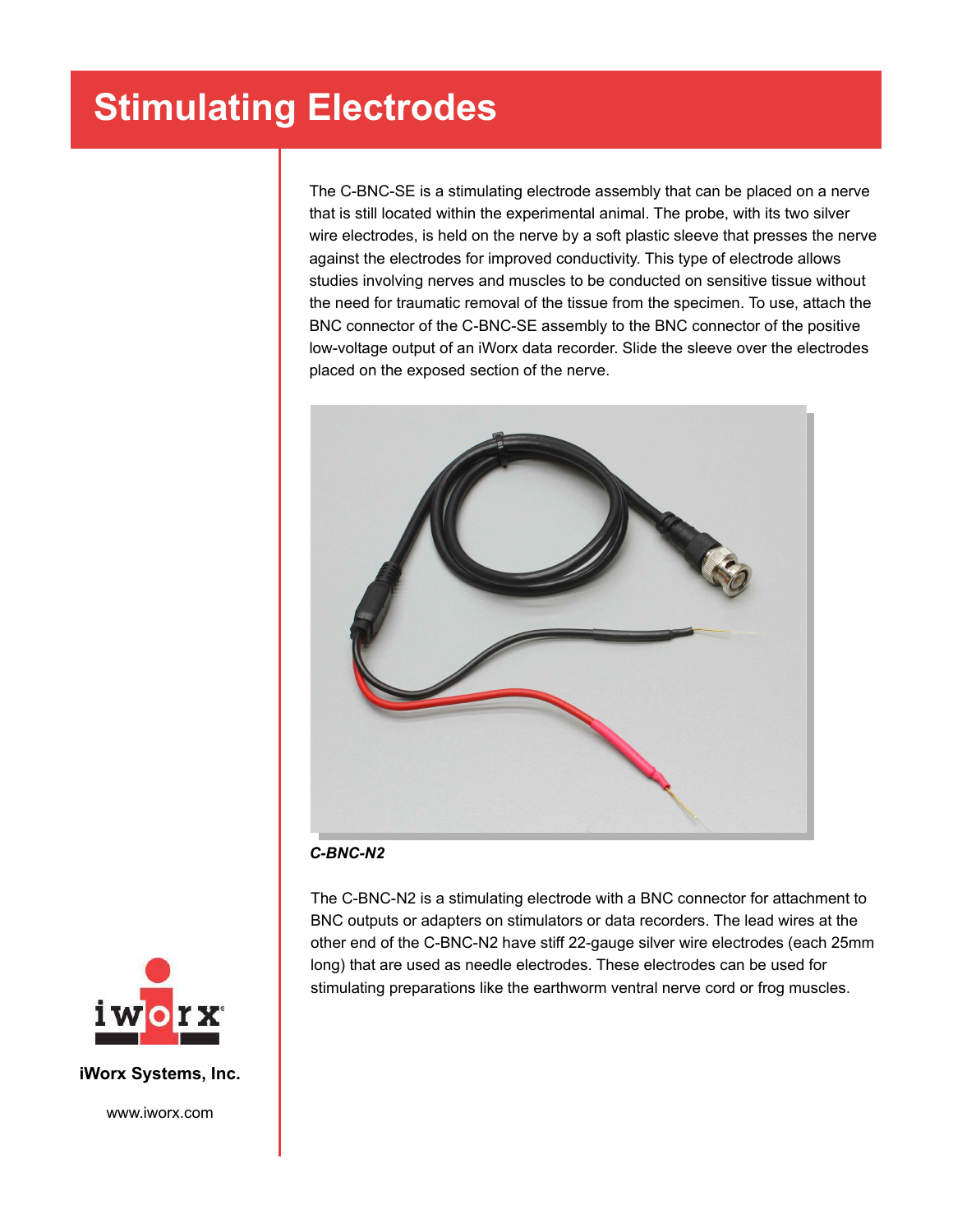

#### *C-BNC-F2*

The C-BNC-F2 is a stimulating electrode with a BNC connector for attachment to BNC outputs or adapters on stimulators or data recorders. The lead wires on the other end of the C-BNC-F2 have flexible 24-gauge silver wire electrodes (80 mm long) that can be shaped to conform to the surface of tissues or organs. These electrodes can be used for stimulating hearts or muscles without damaging the organs.



#### *C-BNC-P2*

The C-BNC-P2 is a stimulating electrode with a BNC connector for attachment to BNC outputs or adapters on stimulators or data recorders. The lead wires on the other end of the C-BNC-P2 have dual pin sockets for use with iWorx nerve bath chambers.



#### **iWorx Systems, Inc.**

www.iworx.com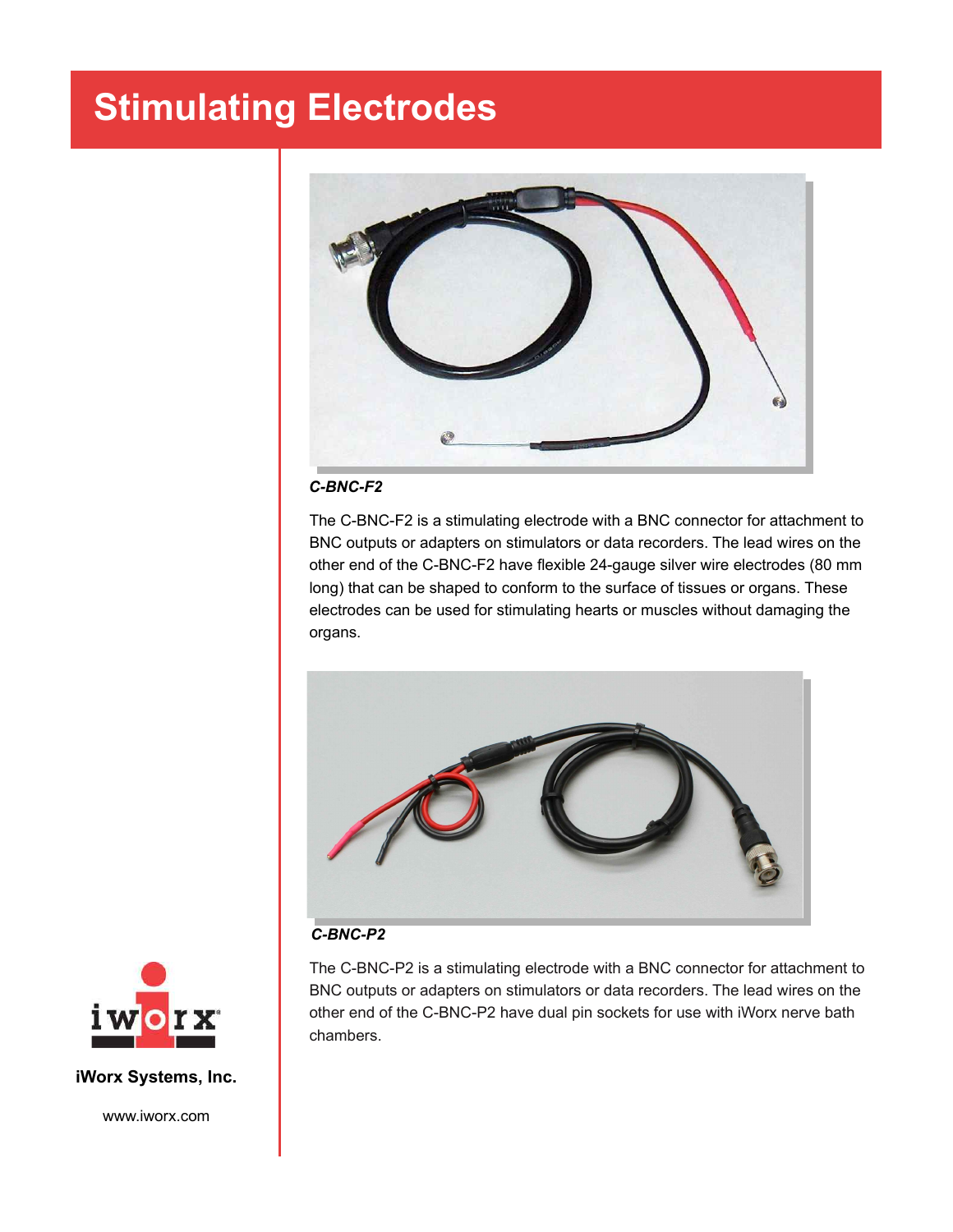

*C-BNC-2mmM*

The C-BNC-2mmM is a stimulator cable with a BNC connector for attachment to the low voltage stimulators on iWorx data recorders. The lead wires on the other end of the C-BNC-2mmM are wired to 2 mm pins.



#### *C-HVS-A2*

The C-HVS-A2 is a stimulating electrode with a High Voltage Safety connector for attachment to the isolated high voltage stimulators on iWorx data recorders. The lead wires on the other end of the C-HVS-A2 are wired to alligator clips.





**iWorx Systems, Inc.**

www.iworx.com